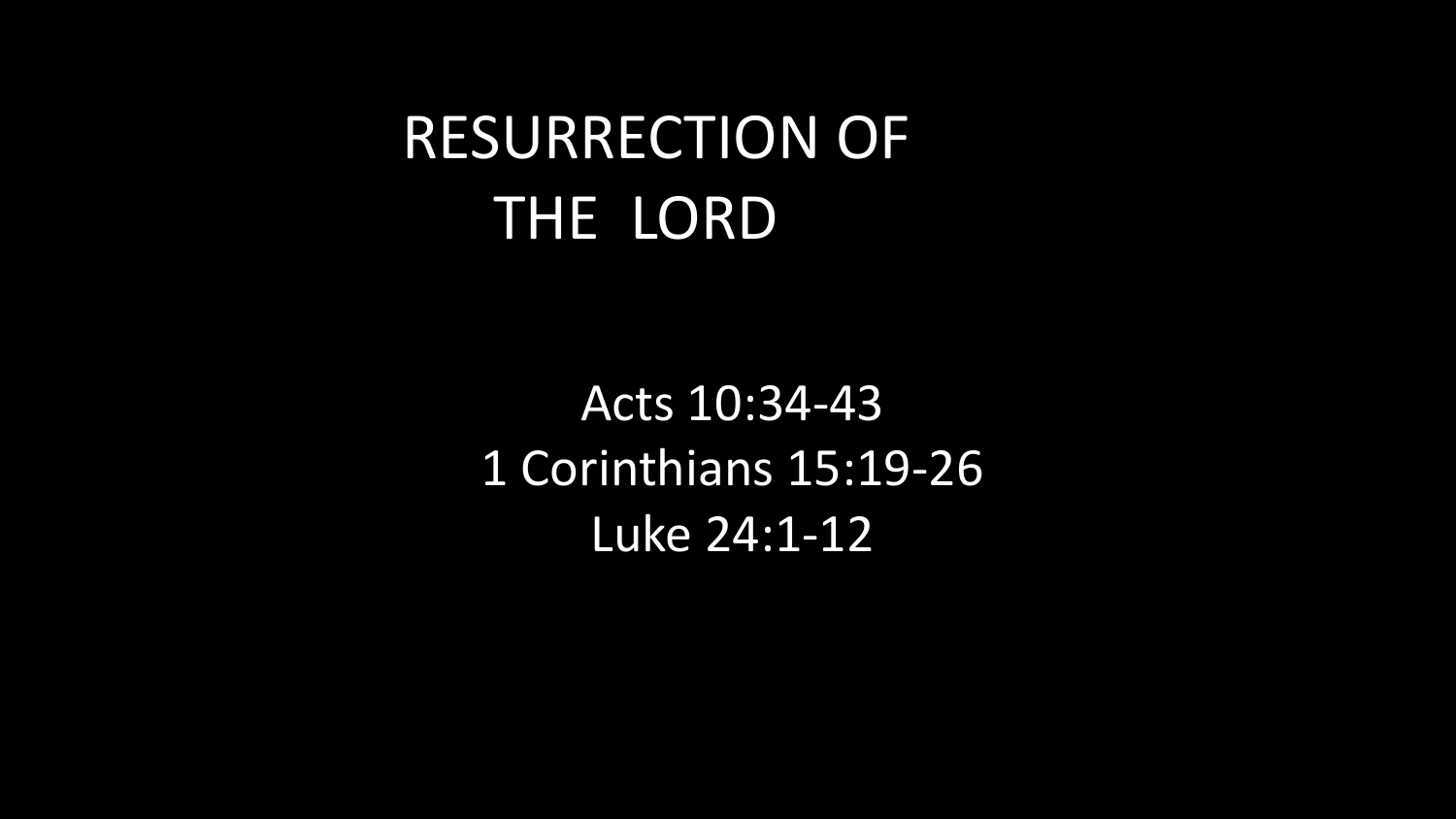They put Him to death by hanging Him on a tree; but God raised Him on the third day …

Acts 10:39b-40a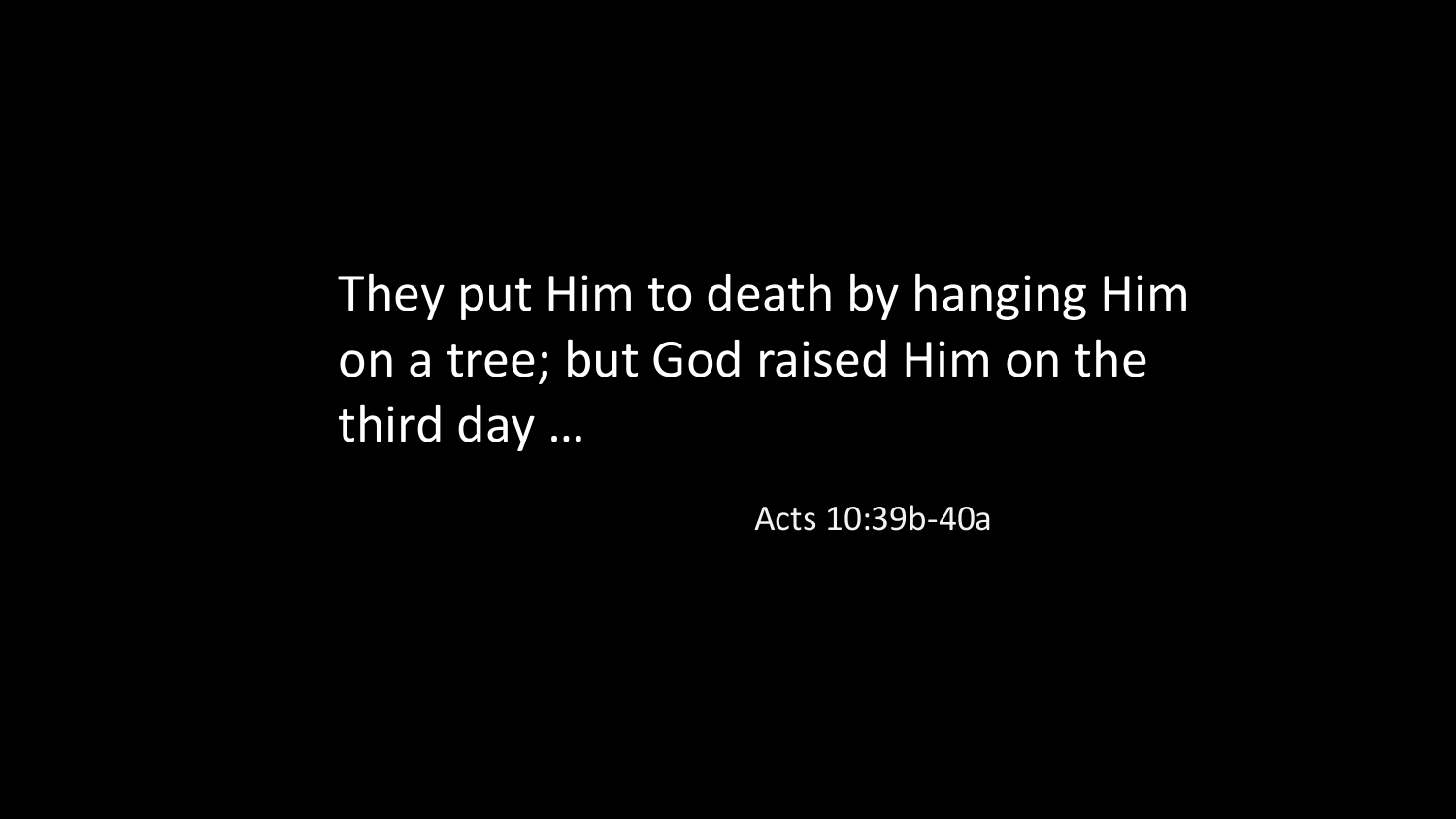Christ has been raised from the dead … so all will be made alive in Christ.

1 Corinthians 15:20b, 22b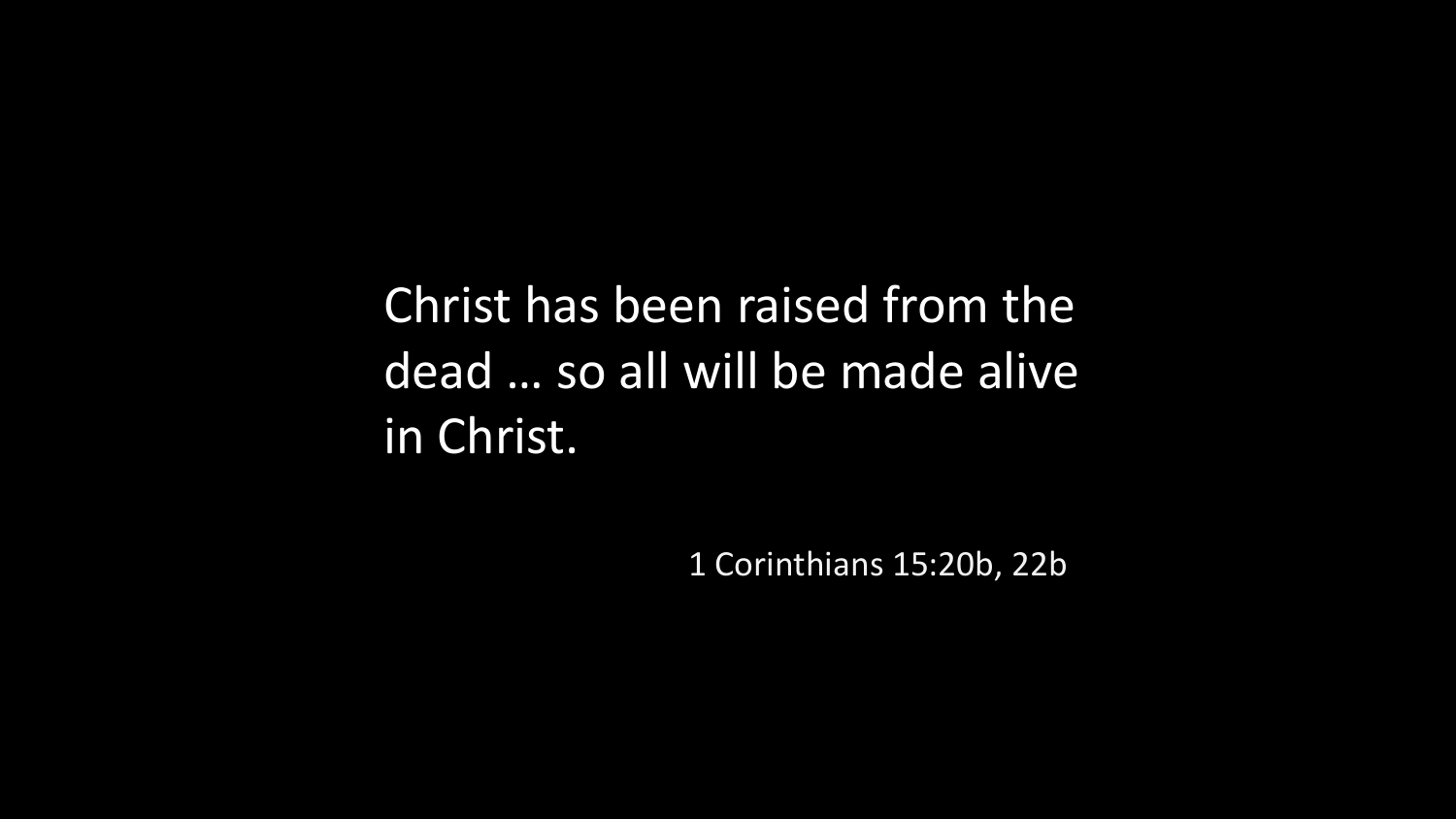But on the first day of the week, at early dawn, they came to the tomb, taking the spices that they had prepared.

Luke 24:1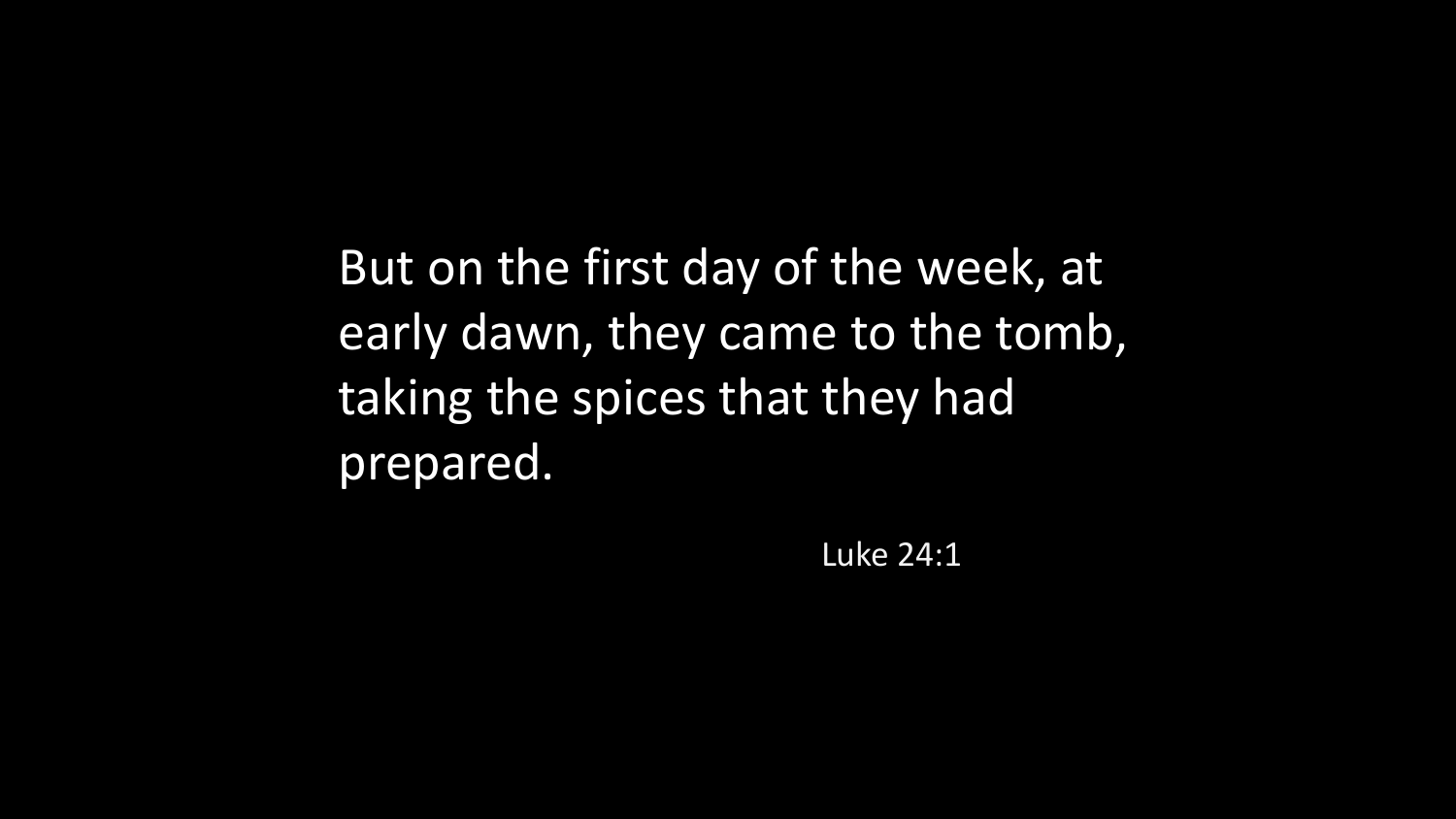

## Women at the Tomb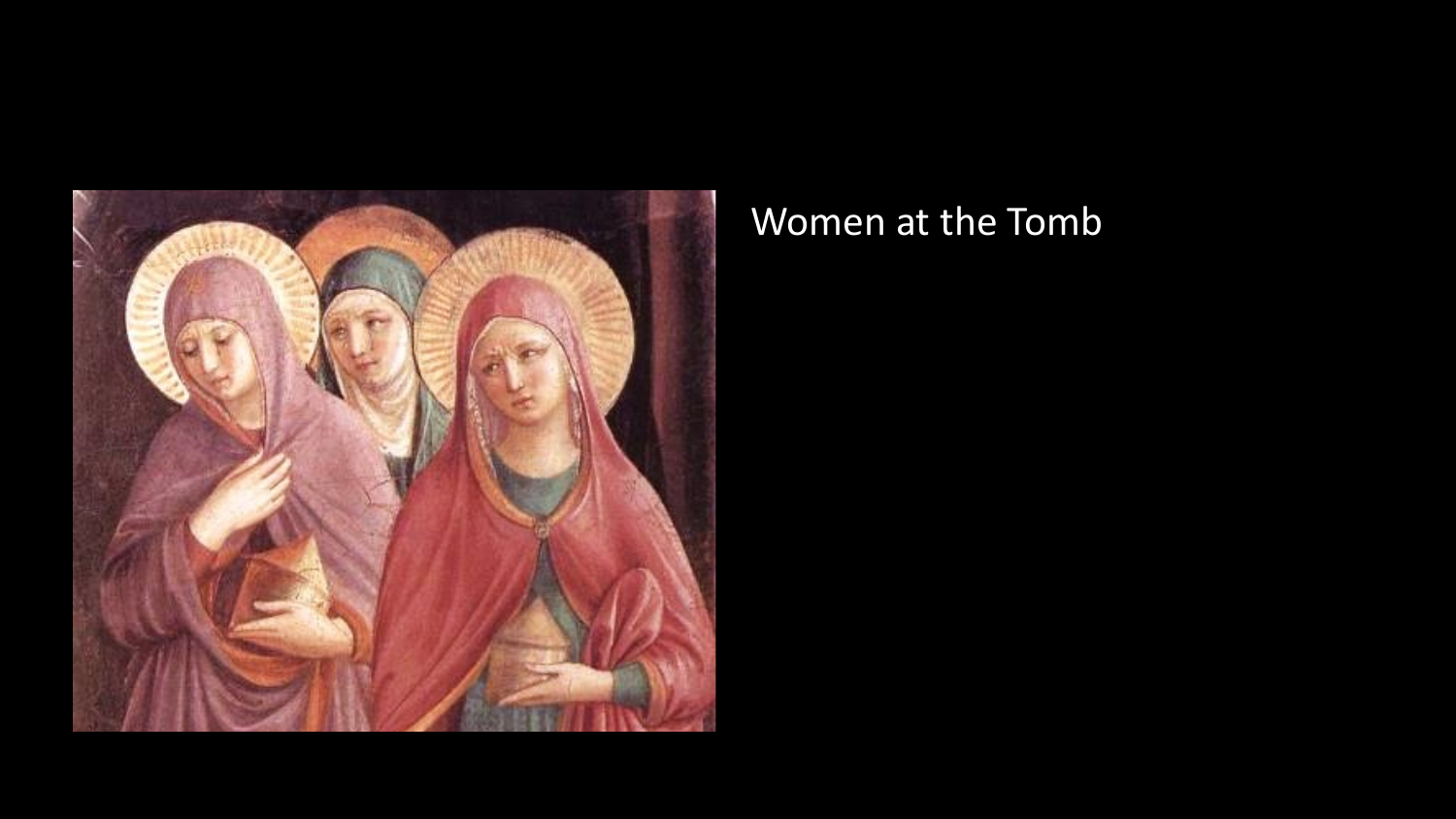They found the stone rolled away from the tomb, but when they went in, they did not find the body.

Luke 24:2-3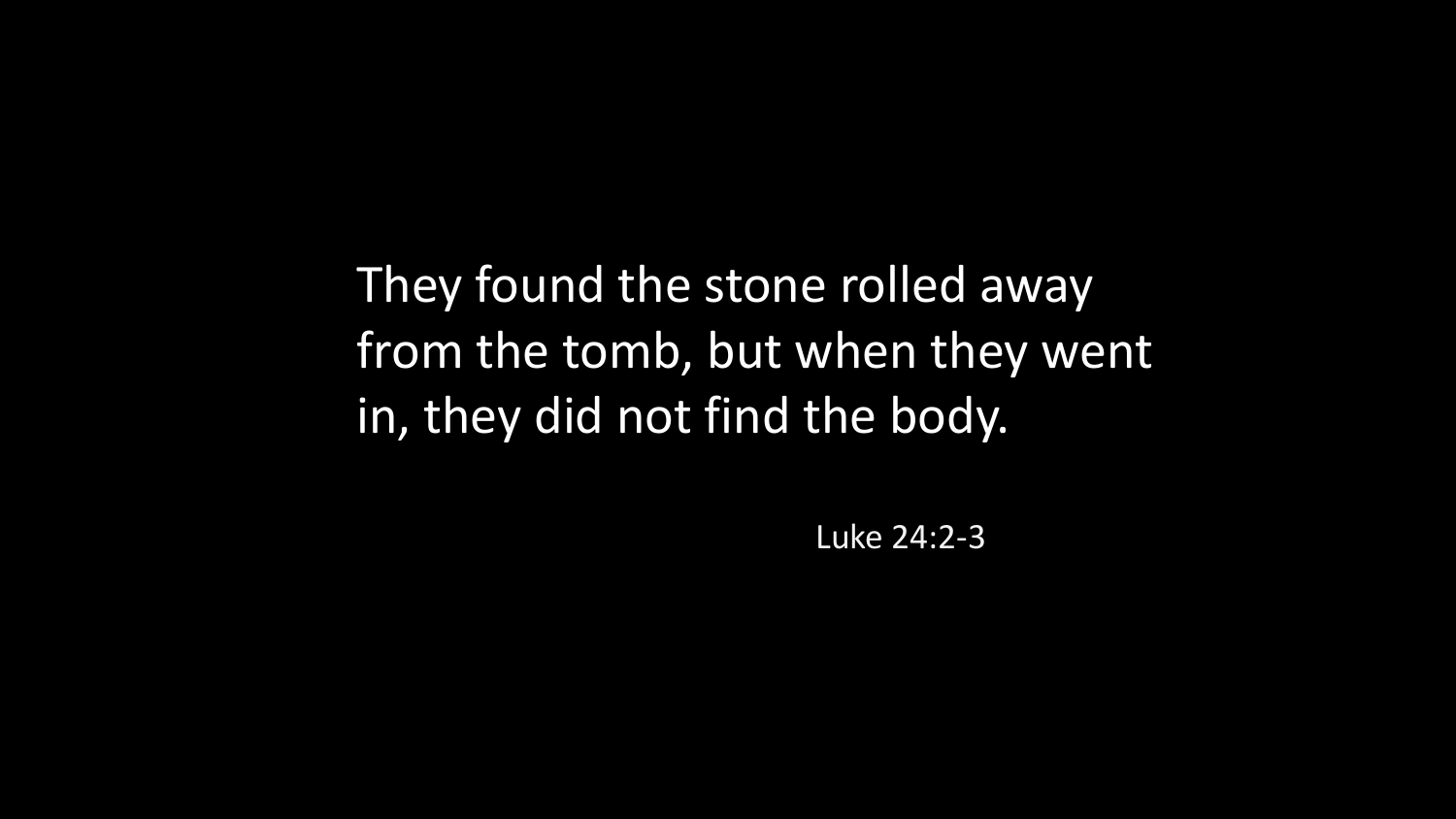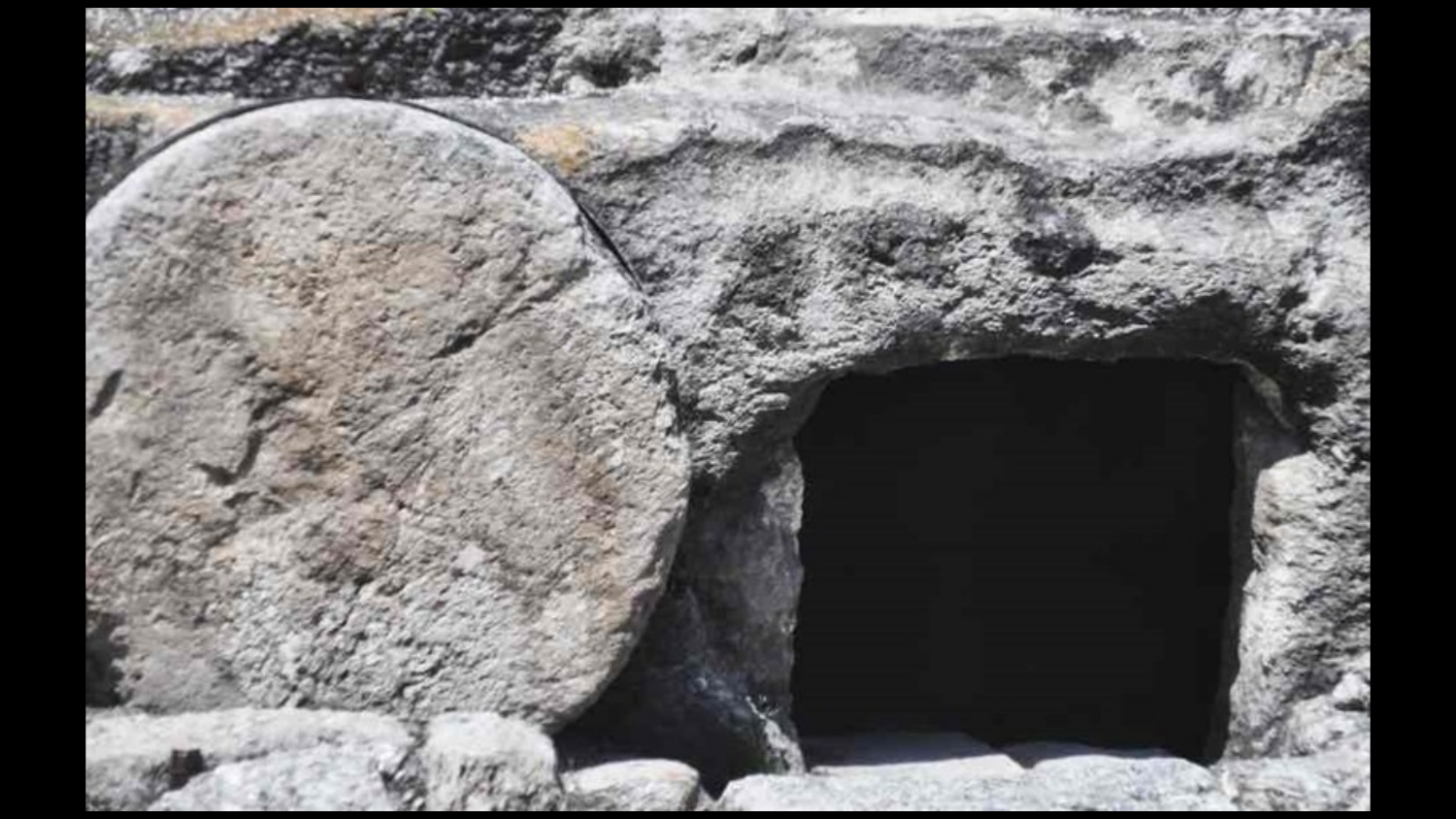

The Women at the Empty Tomb

Gozzoli and Fra Angelico Museum of San Marco Florence, Italy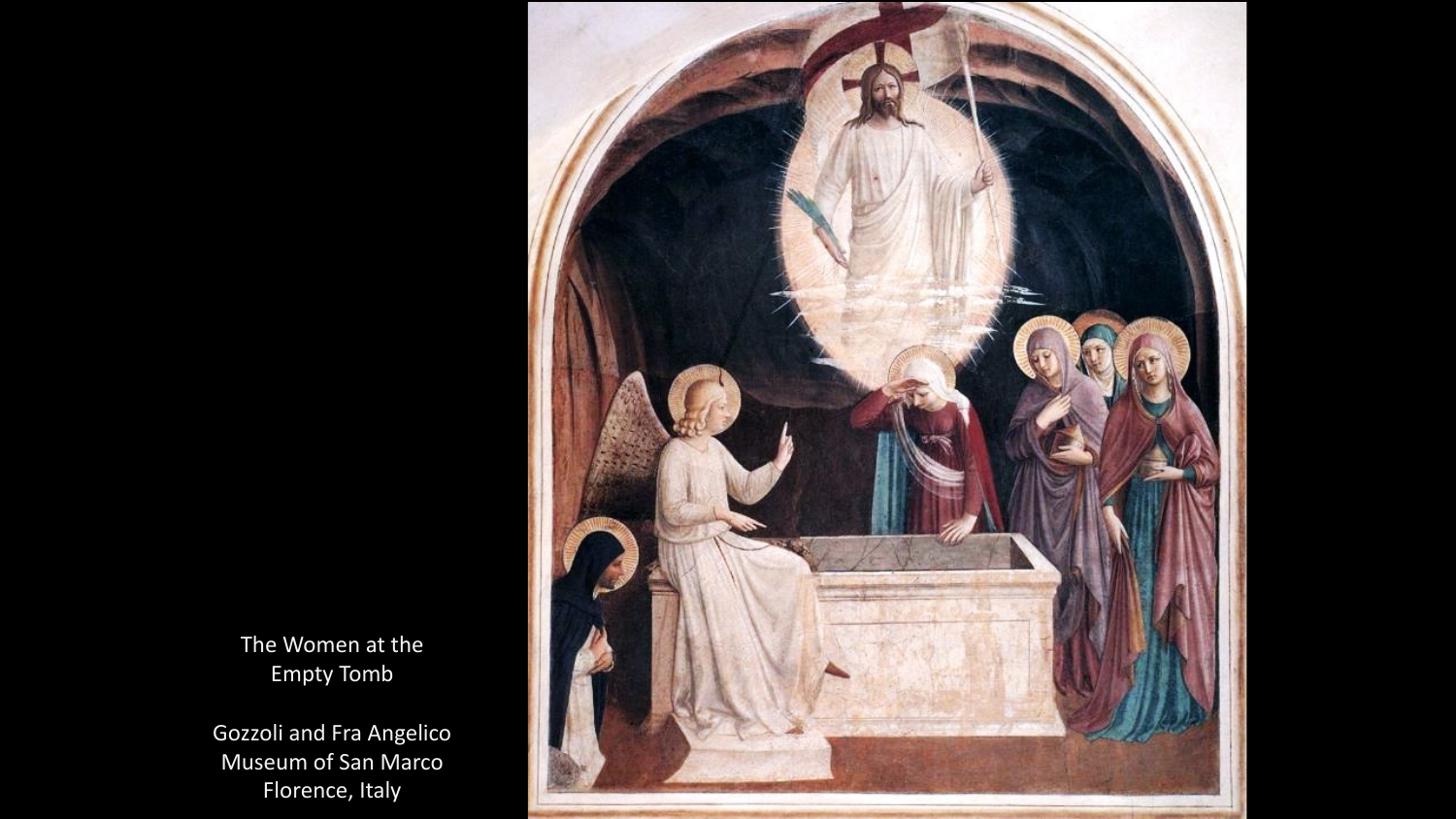While they were perplexed about this, suddenly two men in dazzling clothes stood beside them.

Luke 24:4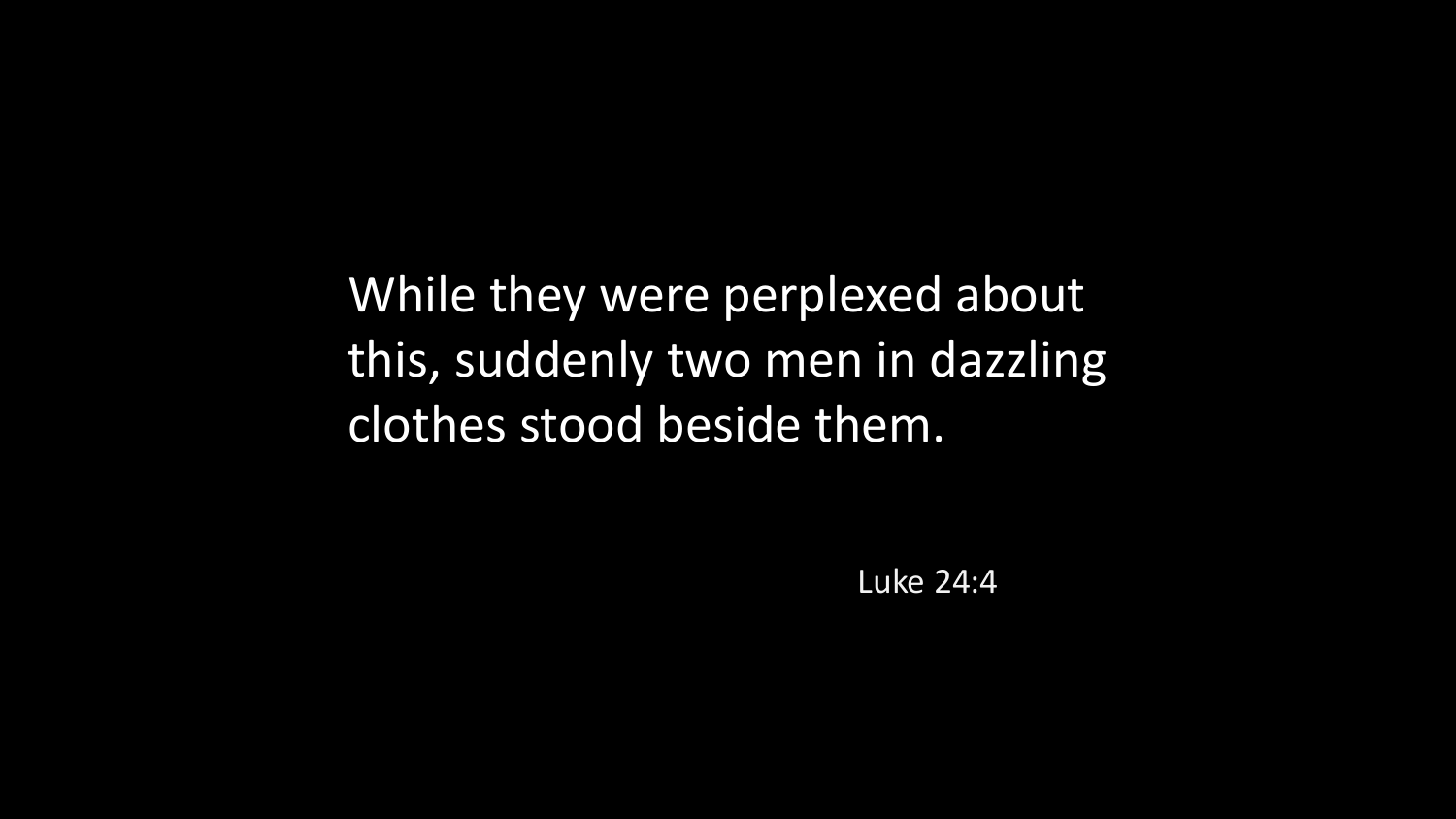

James Tissot Brooklyn Museum New York, NY

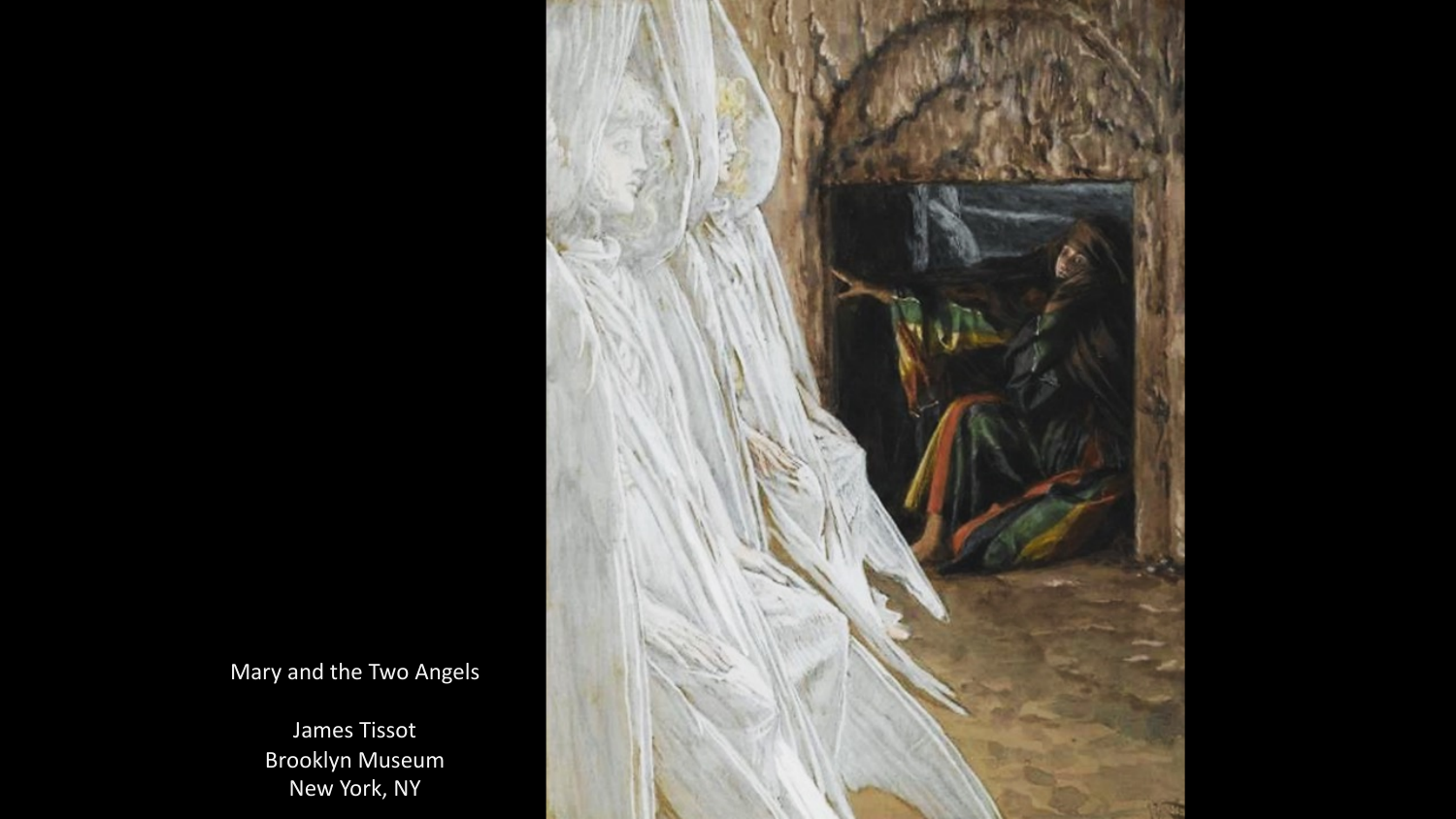The women were terrified … but the men said to them, "Why do you look for the living among the dead? He is not here, but has risen.

Luke 24:5-6a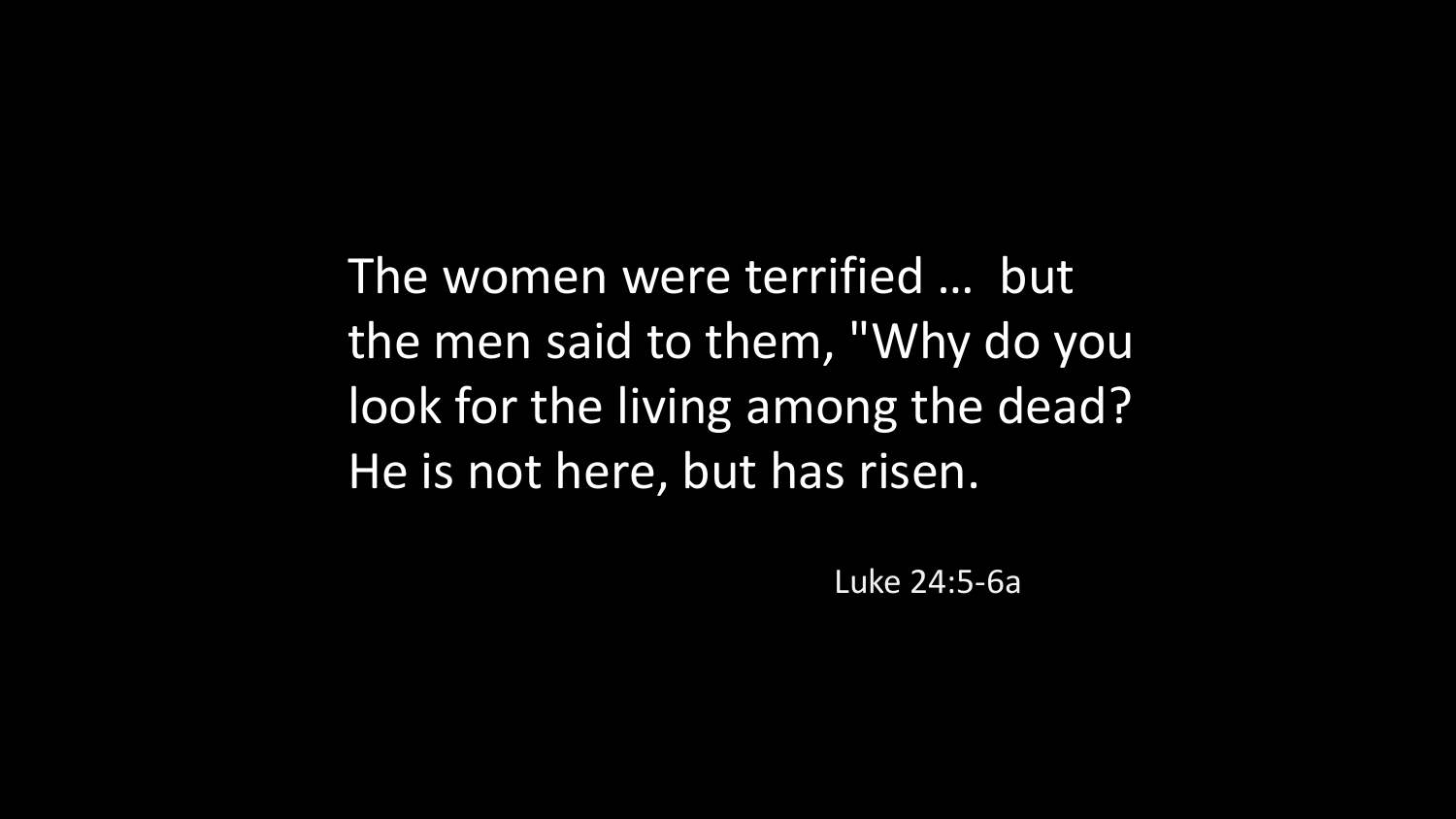Remember how he told you, while he was still in Galilee, that the Son of Man must be handed over to sinners,

Luke 24:6b-7a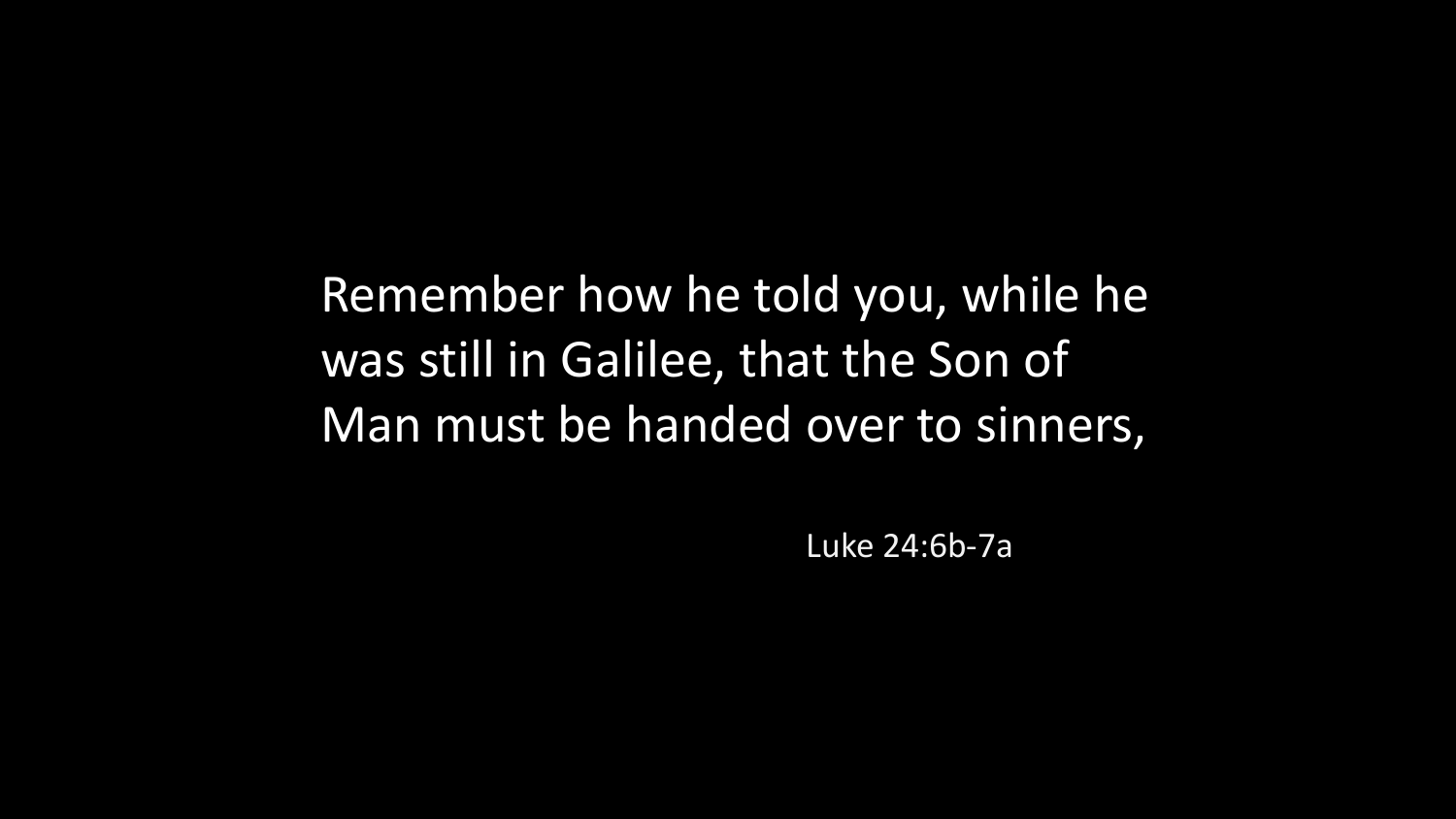and be crucified, and on the third day rise again."

Luke 24:7b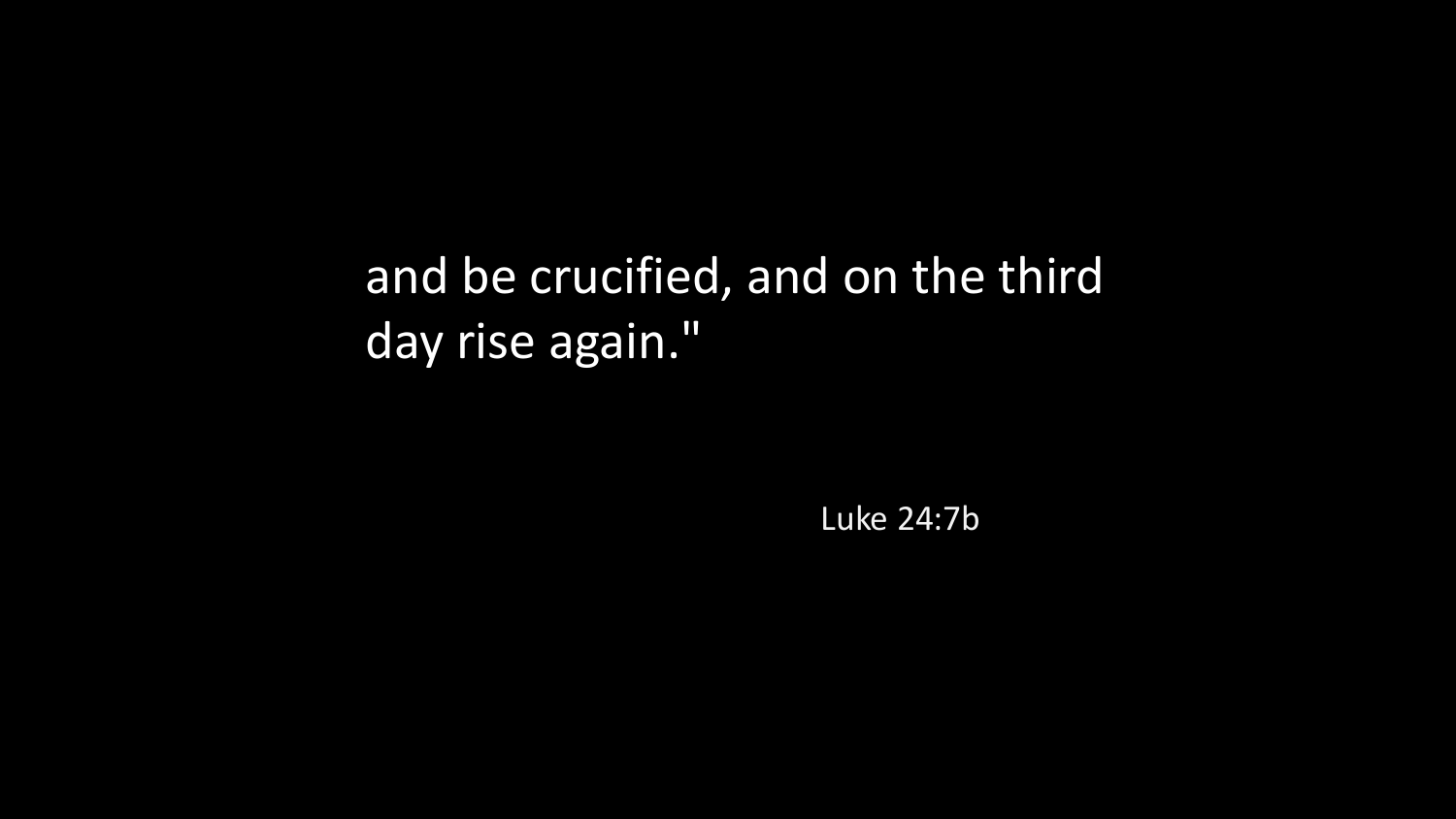

Resurrection of Christ

Church of Saint Sebastian Porto Alegre, Brazil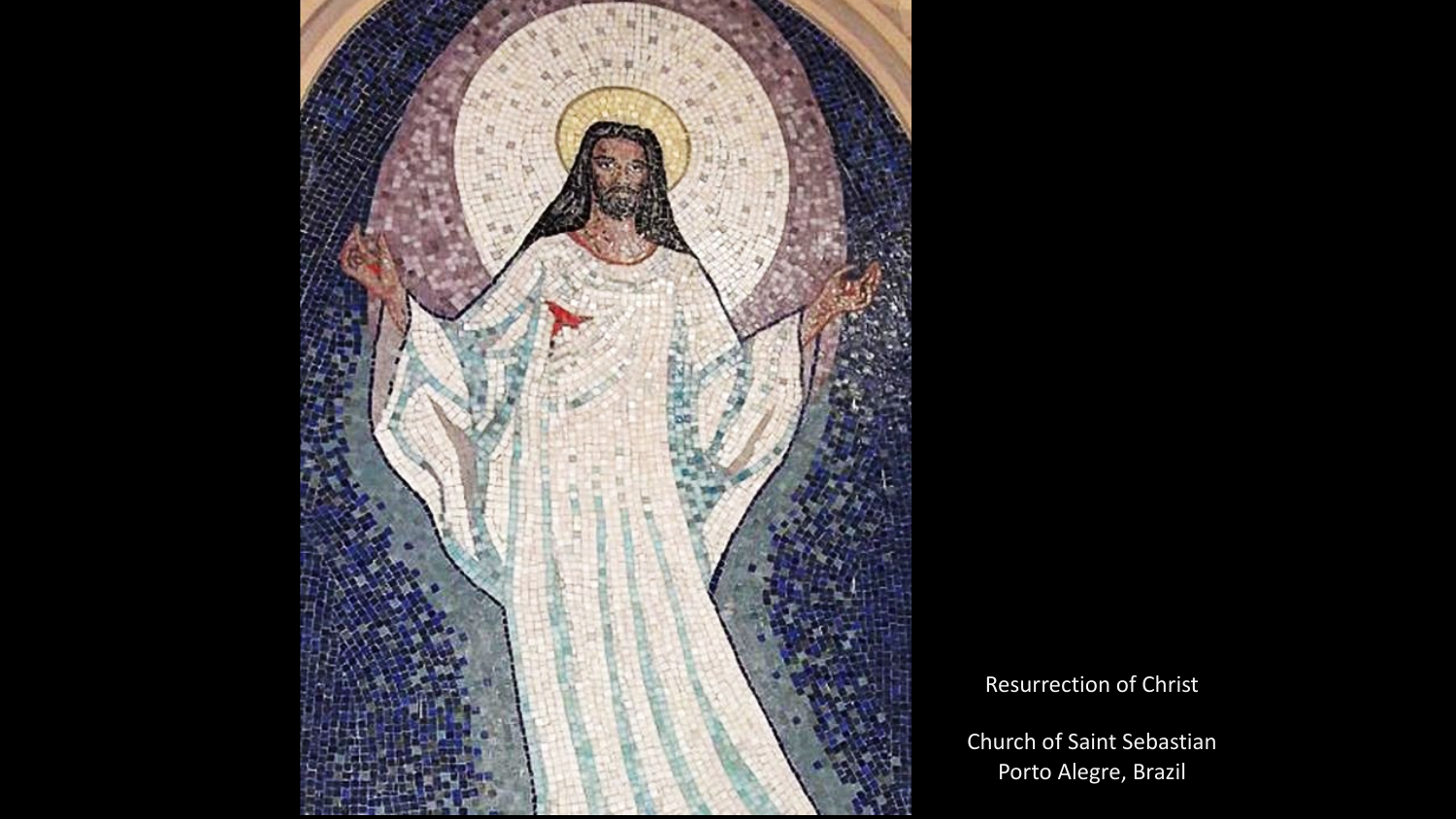## Mighty God,

in whom we know the power of redemption, you stand among us in the shadows of our time. As we move through every sorrow and trial of this life, uphold us with knowledge of the final morning when, in the glorious presence of your risen Son, we will share in his resurrection, redeemed and restored to the fullness of life and forever freed to be your people. Amen.